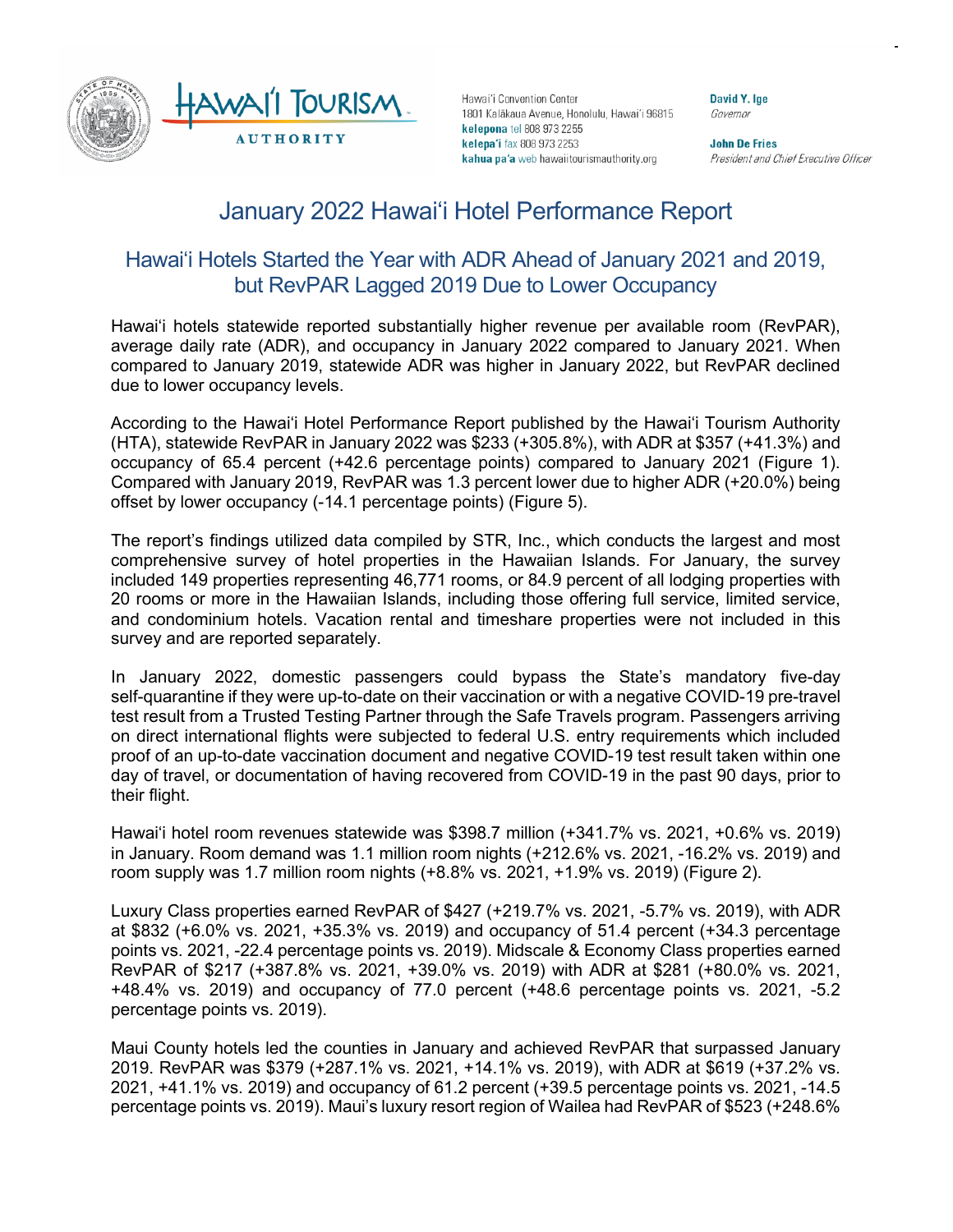vs. 2021, -6.3% vs. 2019), with ADR at \$904 (+10.6% vs. 2021, +38.7% vs. 2019) and occupancy of 57.9 percent (+39.5 precentage points vs. 2021, -27.8 percentage points vs. 2019). The Lahaina/Kā'anapali/Kapalua region had RevPAR of \$316 (+366.0% vs. 2021, +14.9% vs. 2019), ADR at \$515 (+40.2% vs. 2021, +38.8% vs. 2019) and occupancy of 61.3 percent (+42.8 percentage points vs. 2021, -12.8 percentage points vs. 2019).

Hotels on the island of Hawai'i reported RevPAR at \$282 (+303.3% vs. 2021, +23.3% vs. 2019), with ADR at \$394 (+46.9% vs. 2021, +32.3% vs. 2019), and occupancy of 71.6 percent (+45.5 percentage points vs. 2021, -5.3 percentage points vs. 2019). Kohala Coast hotels earned RevPAR of \$431 (+306.1% vs. 2021, +33.3% vs. 2019), with ADR at \$635 (+44.4% vs. 2021, +50.0% vs. 2019), and occupancy of 67.9 percent (+43.7 percentage points vs. 2021, -8.5 percentage points vs. 2019).

Kaua'i hotels earned RevPAR of \$247 (+692.3% vs. 2021, +3.5% vs. 2019), with ADR at \$368 (+112.3% vs. 2021, +15.0% vs. 2019) and occupancy of 67.1 percent (+49.1 percentage points vs. 2021, -7.4 percentage points vs. 2019).

O'ahu hotels reported RevPAR of \$158 (+306.1% vs. 2021, -20.0% vs. 2019) in January, with ADR at \$242 (+43.1% vs. 2021, +0.6% vs. 2019) and occupancy of 65.5 percent (+42.4 percentage points vs. 2021, -16.9 percentage points vs. 2019). Waikīkī hotels earned \$149 (+324.4% vs. 2021, -23.7% vs. 2019) in RevPAR with ADR at \$229 (+38.8% vs. 2021, -2.6% vs. 2019) and occupancy of 65.0 percent (+43.7 percentage points vs. 2021, -17.9 percentge points vs. 2019).

Tables of hotel performance statistics, including data presented in the report are available for viewing online at: <https://www.hawaiitourismauthority.org/research/infrastructure-research/>

## **About the Hawai'i Hotel Performance Report**

The Hawai'i Hotel Performance Report is produced using hotel survey data compiled by STR, Inc., the largest survey of its kind in Hawai'i. The survey generally excludes properties with under 20 lodging units, such as small bed and breakfasts, youth hostels, single-family vacation rentals, cottages, individually rented vacation condominiums and sold timeshare units no longer available for hotel use. The data has been weighted both geographically and by class of property to compensate for any over and/or under representation of hotel survey participants by location and type.

For January 2022, the survey included 149 properties representing 46,771 rooms, or 84.9 percent of all lodging properties with 20 rooms or more in the Hawaiian Islands, including full service, limited service, and condominium hotels. The January survey included 76 properties on O'ahu representing 29,092 rooms (94.9%); 40 properties in the County of Maui, representing 9,603 rooms (73.2%); 17 properties on the island of Hawai'i, representing 4,890 rooms (71.2%); and 16 properties on Kaua'i, representing 3,186 rooms (71.6%).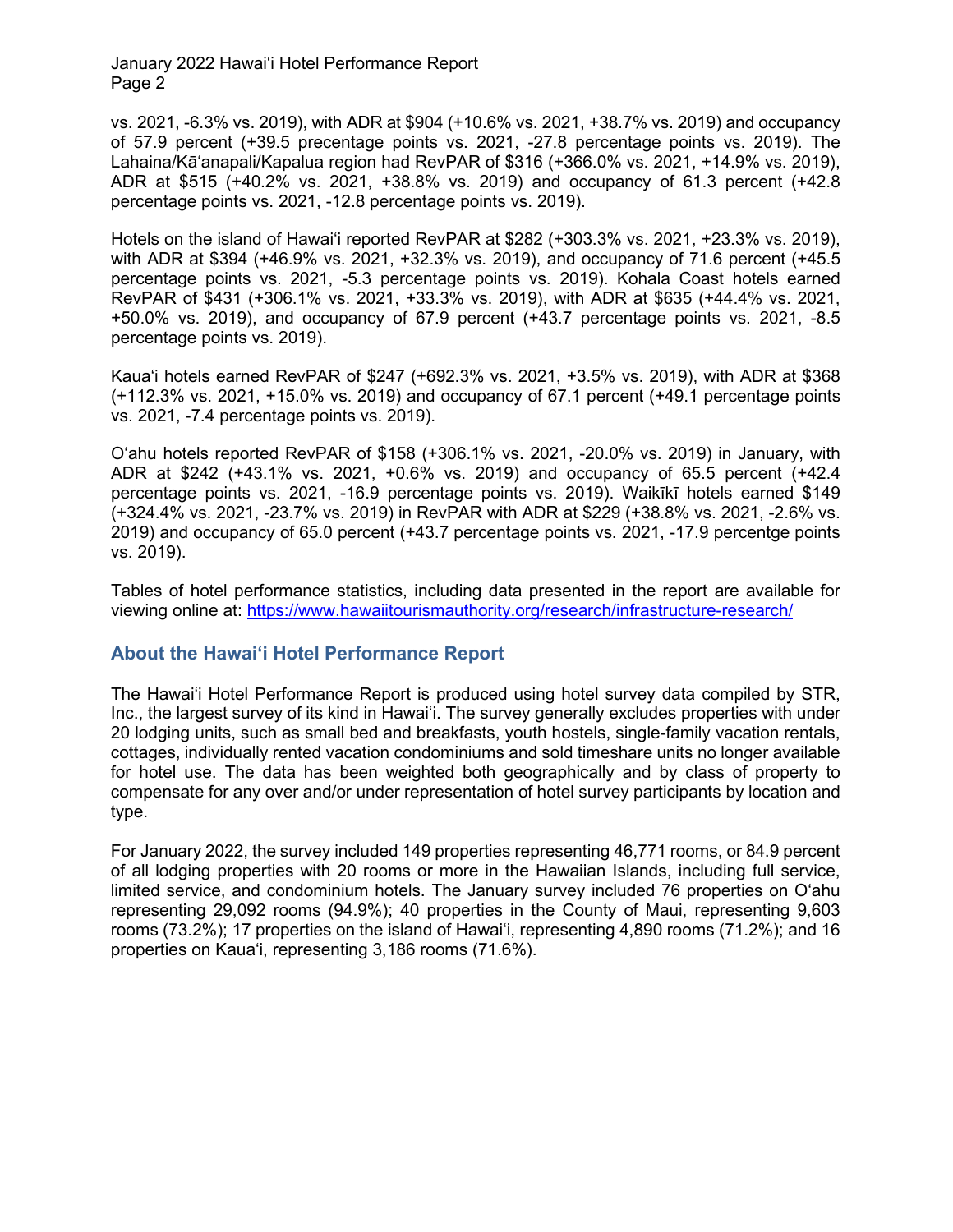|                             | Occupancy % |       |            | <b>Average Daily Rate</b> |          |        |               |          |        |
|-----------------------------|-------------|-------|------------|---------------------------|----------|--------|---------------|----------|--------|
|                             |             |       | Percentage | $\%$                      |          |        | $\frac{0}{0}$ |          |        |
|                             | 2022        | 2021  | Pt. Change | 2022                      | 2021     | Change | 2022          | 2021     | Change |
|                             |             |       |            |                           |          |        |               |          |        |
| State of Hawai'i            | 65.4%       | 22.8% | 42.6%      | \$357.22                  | \$252.78 | 41.3%  | \$233.46      | \$57.53  | 305.8% |
| <b>Luxury Class</b>         | 51.4%       | 17.0% | 34.3%      | \$831.52                  | \$784.20 | 6.0%   | \$427.28      | \$133.64 | 219.7% |
| <b>Upper Upscale Class</b>  | 65.8%       | 19.5% | 46.4%      | \$314.76                  | \$231.58 | 35.9%  | \$207.24      | \$45.07  | 359.8% |
| <b>Upscale Class</b>        | 70.0%       | 27.3% | 42.7%      | \$248.25                  | \$169.09 | 46.8%  | \$173.88      | \$46.18  | 276.5% |
| <b>Upper Midscale Class</b> | 67.4%       | 30.0% | 37.4%      | \$268.91                  | \$163.05 | 64.9%  | \$181.28      | \$48.96  | 270.3% |
| Midscale & Economy Class    | 77.0%       | 28.4% | 48.6%      | \$281.34                  | \$156.31 | 80.0%  | \$216.68      | \$44.42  | 387.8% |
|                             |             |       |            |                           |          |        |               |          |        |
|                             |             |       |            |                           |          |        |               |          |        |
| Oʻahu                       | 65.5%       | 23.1% | 42.4%      | \$241.64                  | \$168.81 | 43.1%  | \$158.26      | \$38.97  | 306.1% |
| Waikīkī                     | 65.0%       | 21.3% | 43.7%      | \$229.18                  | \$165.13 | 38.8%  | \$148.91      | \$35.09  | 324.4% |
| Other O'ahu                 | 68.4%       | 35.8% | 32.6%      | \$308.36                  | \$183.97 | 67.6%  | \$210.97      | \$65.81  | 220.6% |
| O'ahu Luxury                | 39.4%       | 12.9% | 26.5%      | \$659.39                  | \$499.75 | 31.9%  | \$259.76      | \$64.26  | 304.2% |
| O'ahu Upper Upscale         | 66.3%       | 17.8% | 48.5%      | \$246.43                  | \$193.06 | 27.6%  | \$163.31      | \$34.36  | 375.3% |
| O'ahu Upscale               | 74.5%       | 31.8% | 42.7%      | \$199.71                  | \$150.10 | 33.1%  | \$148.82      | \$47.72  | 211.9% |
| O'ahu Upper Midscale        | 64.1%       | 29.8% | 34.2%      | \$166.46                  | \$120.97 | 37.6%  | \$106.67      | \$36.10  | 195.5% |
| O'ahu Midscale & Economy    | 75.5%       | 33.3% | 42.3%      | \$142.54                  | \$101.43 | 40.5%  | \$107.64      | \$33.73  | 219.1% |
| <b>Maui County</b>          | 61.2%       | 21.7% | 39.5%      | \$619.39                  | \$451.61 | 37.2%  | \$379.03      | \$97.92  | 287.1% |
| Wailea                      | 57.9%       | 18.4% | 39.5%      | \$904.08                  | \$817.10 | 10.6%  | \$523.44      | \$150.14 | 248.6% |
| Lahaina/Kā'anapali/Kapalua  | 61.3%       | 18.4% | 42.8%      | \$514.90                  | \$367.28 | 40.2%  | \$315.55      | \$67.71  | 366.0% |
| Other Maui County           | 61.1%       | 25.4% | 35.7%      | \$738.80                  | \$522.05 | 41.5%  | \$451.35      | \$132.73 | 240.1% |
| Maui County Luxury          | 51.6%       | 19.5% | 32.1%      | \$1,007.98                | \$899.35 | 12.1%  | \$519.72      | \$175.02 | 196.9% |
| Maui County Upper           | 62.9%       | 21.9% | 41.0%      | \$454.17                  | \$298.22 | 52.3%  | \$285.59      | \$65.22  | 337.9% |
| Upscale & Upscale           |             |       |            |                           |          |        |               |          |        |
|                             |             |       |            |                           |          |        |               |          |        |
| <b>Island of Hawai'i</b>    | 71.6%       | 26.1% | 45.5%      | \$394.15                  | \$268.24 | 46.9%  | \$282.16      | \$69.96  | 303.3% |
| Kohala Coast                | 67.9%       | 24.1% | 43.7%      | \$634.98                  | \$439.80 | 44.4%  | \$430.87      | \$106.10 | 306.1% |
| Kaua'i                      | 67.1%       | 18.0% | 49.1%      | \$368.16                  | \$173.39 | 112.3% | \$246.88      | \$31.16  | 692.3% |

| Figure 1: Hawai'i Hotel Performance January 2022 |  |
|--------------------------------------------------|--|
|--------------------------------------------------|--|

Source: STR, Inc. © Copyright 2022 Hawai'i Tourism Authority

Note: Samples for some classes and regions were insufficient for reporting purposes, but these data were included in island and statewide totals.

## **Figure 2: Hawai'i Hotel Performance by Measure January 2022**

|                                                                | <b>Supply</b><br>(thousands)<br>$\%$ |                        |                      |                        | Demand<br>(thousands) | %                          | Revenue<br>(millions) |                      |                            |
|----------------------------------------------------------------|--------------------------------------|------------------------|----------------------|------------------------|-----------------------|----------------------------|-----------------------|----------------------|----------------------------|
|                                                                | 2022                                 | 2021                   | Change               | 2022                   | 2021                  | Change                     | 2022                  | 2021                 | % Change                   |
| State of Hawai'i                                               | 1,707.7                              | 1,568.9                | 8.8%                 | 1,116.1                | 357.0                 | 212.6%                     | 398.7                 | 90.3                 | 341.7%                     |
| O'ahu                                                          | 950.1                                | 847.9                  | 12.0%                | 622.2                  | 195.7                 | 217.9%                     | 150.4                 | 33.0                 | 355.1%                     |
| Waikīkī                                                        | 806.9                                | 741.0                  | 8.9%                 | 524.3                  | 157.5                 | 232.9%                     | 120.2                 | 26.0                 | 362.1%                     |
| <b>Maui County</b><br>Wailea<br>Lahaina/Kāʻanapali/<br>Kapalua | 406.8<br>90.6<br>216.7               | 399.1<br>86.6<br>213.7 | 1.9%<br>4.7%<br>1.4% | 249.0<br>52.4<br>132.8 | 86.5<br>15.9<br>39.4  | 187.7%<br>229.8%<br>237.1% | 154.2<br>47.4<br>68.4 | 39.1<br>13.0<br>14.5 | 294.6%<br>264.9%<br>372.6% |
| <b>Island of Hawai'i</b><br>Kohala Coast                       | 213.0<br>86.7                        | 208.8<br>86.5          | 2.0%<br>0.2%         | 152.5<br>58.8          | 54.5<br>20.9          | 179.9%<br>181.9%           | 60.1<br>37.3          | 14.6<br>9.2          | 311.3%<br>307.0%           |
| Kaua'i                                                         | 137.9                                | 113.1                  | 21.9%                | 92.4                   | 20.3                  | 354.7%                     | 34.0                  | 3.5                  | 865.4%                     |

Source: STR, Inc. © Copyright 2022 Hawai'i Tourism Authority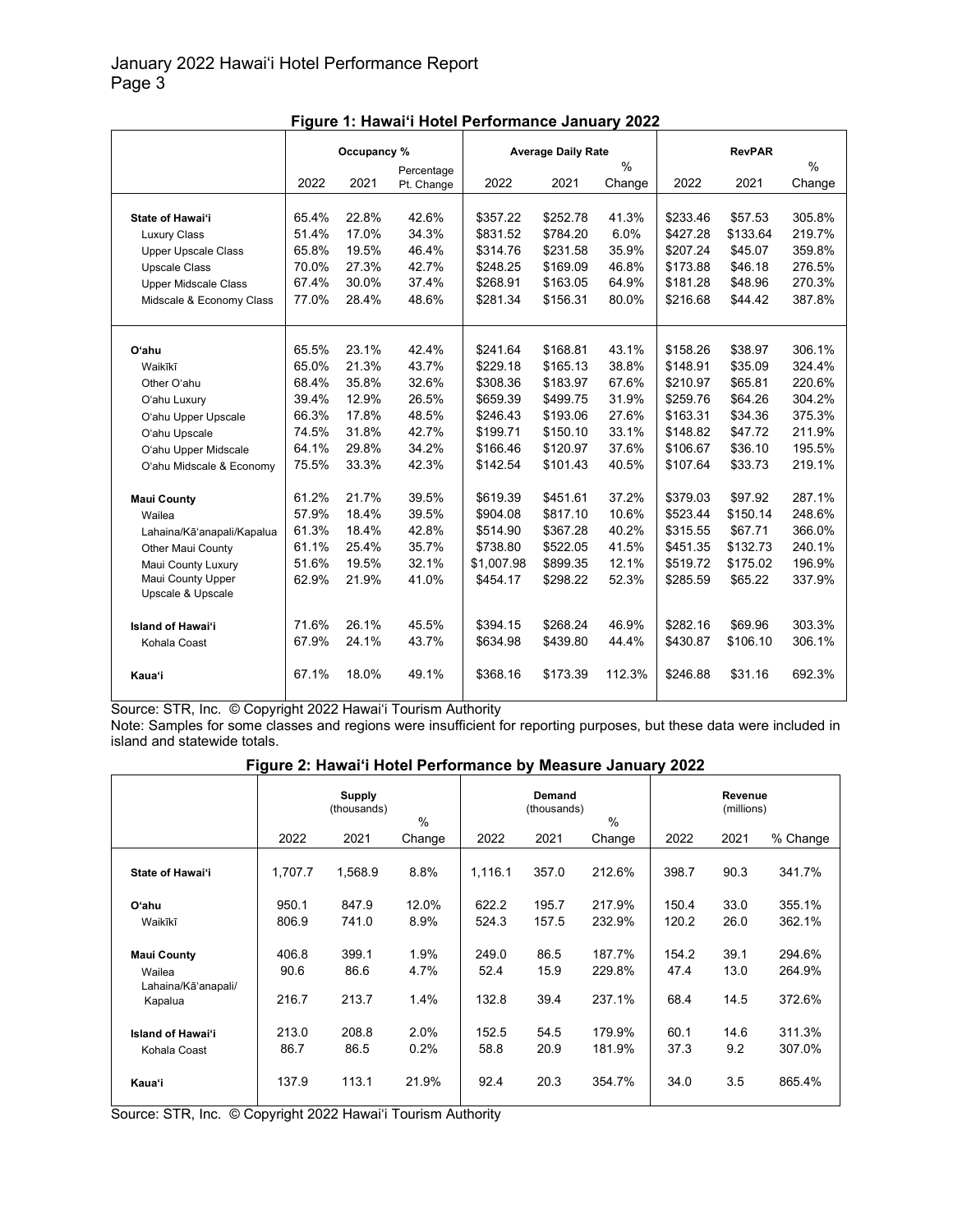|                             | Occupancy %<br>Percentage |       |            |            | <b>Average Daily Rate</b> |               |          | <b>RevPAR</b> |               |
|-----------------------------|---------------------------|-------|------------|------------|---------------------------|---------------|----------|---------------|---------------|
|                             |                           |       |            |            |                           | $\frac{0}{0}$ |          |               | $\frac{0}{0}$ |
|                             | 2022                      | 2019  | Pt. Change | 2022       | 2019                      | Change        | 2022     | 2019          | Change        |
|                             |                           |       |            |            |                           |               |          |               |               |
| State of Hawai'i            | 65.4%                     | 79.5% | $-14.1%$   | \$357.22   | \$297.56                  | 20.0%         | \$233.46 | \$236.51      | $-1.3%$       |
| <b>Luxury Class</b>         | 51.4%                     | 73.8% | $-22.4%$   | \$831.52   | \$614.57                  | 35.3%         | \$427.28 | \$453.28      | $-5.7%$       |
| <b>Upper Upscale Class</b>  | 65.8%                     | 82.0% | $-16.2%$   | \$314.76   | \$292.50                  | 7.6%          | \$207.24 | \$239.95      | $-13.6%$      |
| <b>Upscale Class</b>        | 70.0%                     | 76.1% | $-6.0%$    | \$248.25   | \$223.77                  | 10.9%         | \$173.88 | \$170.21      | 2.2%          |
| <b>Upper Midscale Class</b> | 67.4%                     | 82.8% | $-15.4%$   | \$268.91   | \$165.43                  | 62.6%         | \$181.28 | \$136.97      | 32.4%         |
| Midscale & Economy Class    | 77.0%                     | 82.2% | $-5.2%$    | \$281.34   | \$189.52                  | 48.4%         | \$216.68 | \$155.85      | 39.0%         |
|                             |                           |       |            |            |                           |               |          |               |               |
| Oʻahu                       | 65.5%                     | 82.4% | $-16.9%$   | \$241.64   | \$240.10                  | 0.6%          | \$158.26 | \$197.83      | $-20.0%$      |
| Waikīkī                     | 65.0%                     | 82.9% | $-17.9%$   | \$229.18   | \$235.39                  | $-2.6%$       | \$148.91 | \$195.08      | $-23.7%$      |
| Other O'ahu                 | 68.4%                     | 79.5% | $-11.1%$   | \$308.36   | \$269.85                  | 14.3%         | \$210.97 | \$214.47      | $-1.6%$       |
| O'ahu Luxury                | 39.4%                     | 68.6% | $-29.2%$   | \$659.39   | \$527.69                  | 25.0%         | \$259.76 | \$362.02      | $-28.2%$      |
| O'ahu Upper Upscale         | 66.3%                     | 84.8% | $-18.6%$   | \$246.43   | \$263.86                  | $-6.6%$       | \$163.31 | \$223.86      | $-27.0%$      |
| O'ahu Upscale               | 74.5%                     | 81.4% | $-6.9%$    | \$199.71   | \$192.15                  | 3.9%          | \$148.82 | \$156.37      | $-4.8%$       |
| O'ahu Upper Midscale        | 64.1%                     | 82.9% | $-18.8%$   | \$166.46   | \$156.63                  | 6.3%          | \$106.67 | \$129.90      | $-17.9%$      |
| O'ahu Midscale & Economy    | 75.5%                     | 86.2% | $-10.7%$   | \$142.54   | \$131.67                  | 8.3%          | \$107.64 | \$113.48      | $-5.1%$       |
| <b>Maui County</b>          | 61.2%                     | 75.6% | $-14.5%$   | \$619.39   | \$438.99                  | 41.1%         | \$379.03 | \$332.08      | 14.1%         |
| Wailea                      | 57.9%                     | 85.7% | $-27.8%$   | \$904.08   | \$651.71                  | 38.7%         | \$523.44 | \$558.72      | $-6.3%$       |
| Lahaina/Kā'anapali/Kapalua  | 61.3%                     | 74.1% | $-12.8%$   | \$514.90   | \$371.00                  | 38.8%         | \$315.55 | \$274.73      | 14.9%         |
| <b>Other Maui County</b>    | 61.1%                     | 77.7% | $-16.6%$   | \$738.80   | \$521.70                  | 41.6%         | \$451.35 | \$405.26      | 11.4%         |
| Maui County Luxury          | 51.6%                     | 77.0% | $-25.5%$   | \$1,007.98 | \$719.63                  | 40.1%         | \$519.72 | \$554.43      | $-6.3%$       |
| Maui County Upper Upscale   | 62.9%                     | 75.3% | $-12.4%$   | \$454.17   | \$349.31                  | 30.0%         | \$285.59 | \$263.02      | 8.6%          |
| & Upscale                   |                           |       |            |            |                           |               |          |               |               |
| <b>Island of Hawai'i</b>    | 71.6%                     | 76.8% | $-5.3%$    | \$394.15   | \$297.89                  | 32.3%         | \$282.16 | \$228.89      | 23.3%         |
|                             | 67.9%                     | 76.3% | $-8.5%$    | \$634.98   | \$423.40                  | 50.0%         | \$430.87 | \$323.15      | 33.3%         |
| Kohala Coast                |                           |       |            |            |                           |               |          |               |               |
| Kaua'i                      | 67.1%                     | 74.5% | $-7.4%$    | \$368.16   | \$320.18                  | 15.0%         | \$246.88 | \$238.42      | 3.5%          |

**Figure 3: Hawai'i Hotel Performance January 2022 vs. 2019**

Source: STR, Inc. © Copyright 2022 Hawai'i Tourism Authority

Note: Samples for some classes and regions were insufficient for reporting purposes, but these data were included in island and statewide totals.

#### **Figure 4: Hawai'i Hotel Performance by Measure January 2022 vs. 2019**

|                               |         | <b>Supply</b><br>(thousands) | $\frac{9}{6}$ |         | Demand<br>(thousands) | $\frac{0}{0}$ |       | Revenue<br>(millions) | $\frac{0}{0}$ |
|-------------------------------|---------|------------------------------|---------------|---------|-----------------------|---------------|-------|-----------------------|---------------|
|                               | 2022    | 2019                         | Change        | 2022    | 2019                  | Change        | 2022  | 2019                  | Change        |
| State of Hawai'i              | 1,707.7 | 1.676.2                      | 1.9%          | 1.116.1 | 1.332.3               | $-16.2%$      | 398.7 | 396.4                 | 0.6%          |
| O'ahu                         | 950.1   | 942.5                        | 0.8%          | 622.2   | 776.5                 | $-19.9%$      | 150.4 | 186.5                 | $-19.4%$      |
| Waikīkī                       | 806.9   | 808.8                        | $-0.2%$       | 524.3   | 670.3                 | $-21.8%$      | 120.2 | 157.8                 | $-23.8%$      |
| <b>Maui County</b>            | 406.8   | 394.5                        | 3.1%          | 249.0   | 298.4                 | $-16.6%$      | 154.2 | 131.0                 | 17.7%         |
| Wailea<br>Lahaina/Kā'anapali/ | 90.6    | 68.0                         | 33.2%         | 52.4    | 58.3                  | $-10.1%$      | 47.4  | 38.0                  | 24.8%         |
| Kapalua                       | 216.7   | 221.2                        | $-2.0%$       | 132.8   | 163.8                 | $-18.9%$      | 68.4  | 60.8                  | 12.5%         |
| <b>Island of Hawai'i</b>      | 213.0   | 199.1                        | 7.0%          | 152.5   | 153.0                 | $-0.3%$       | 60.1  | 45.6                  | 31.9%         |
| Kohala Coast                  | 86.7    | 93.0                         | $-6.8%$       | 58.8    | 71.0                  | $-17.1%$      | 37.3  | 30.1                  | 24.3%         |
| Kaua'i                        | 137.9   | 140.2                        | $-1.6%$       | 92.4    | 104.4                 | $-11.4%$      | 34.0  | 33.4                  | 1.9%          |

Source: STR, Inc. © Copyright 2022 Hawai'i Tourism Authority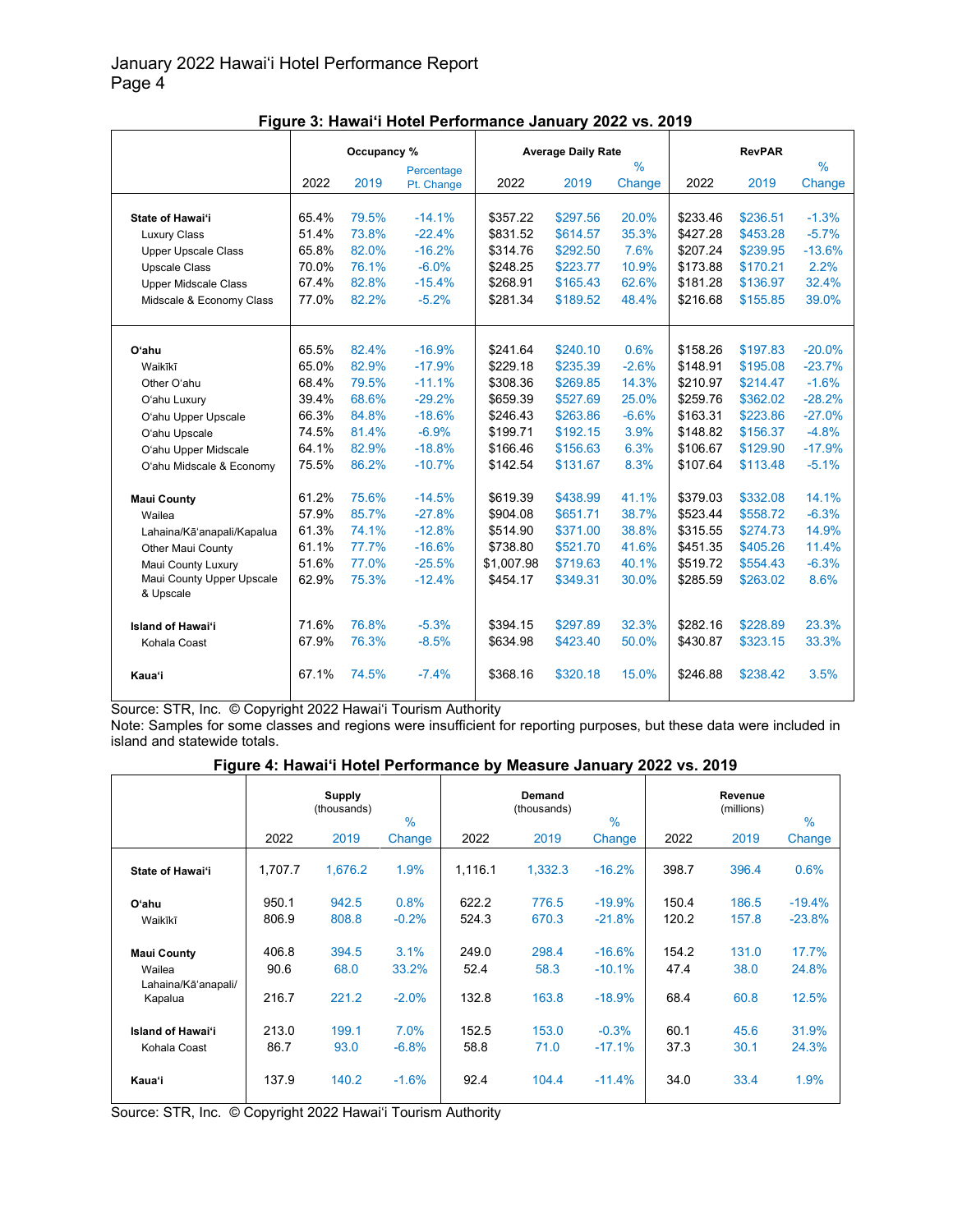

**Figure 5: Monthly State of Hawai'i Hotel Performance, 2022 vs. 2021 vs. 2019**

Source: STR, Inc. © Copyright 2022 Hawai'i Tourism Authority.



Source: STR, Inc. © Copyright 2022 Hawai'i Tourism Authority.



**Figure 7: Monthly O'ahu Hotel Performance, 2022 vs. 2021 vs. 2019**

Source: STR, Inc. © Copyright 2022 Hawai'i Tourism Authority.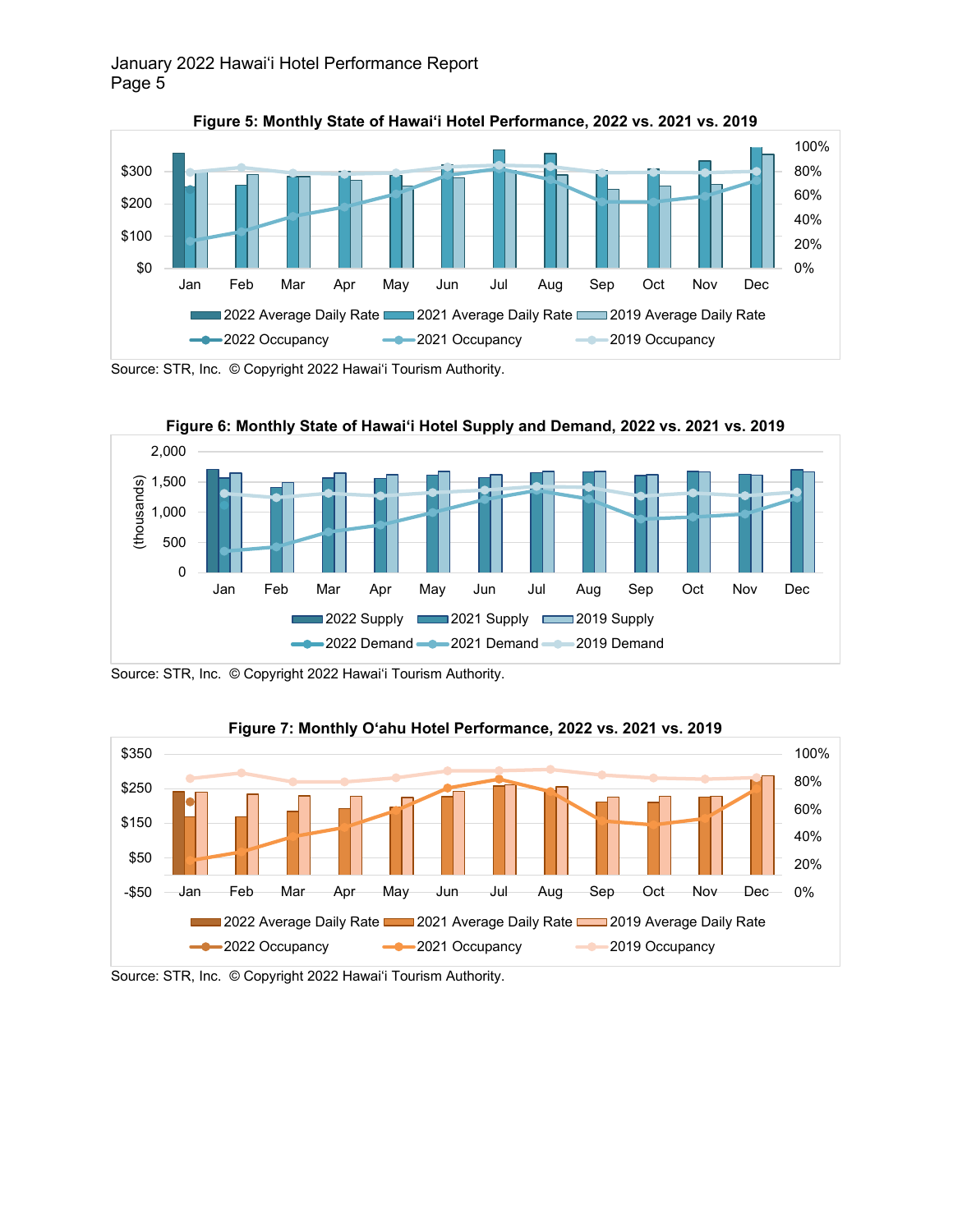

**Figure 8: Monthly O'ahu Hotel Supply and Demand, 2022 vs. 2021 vs. 2019**

Source: STR, Inc. © Copyright 2022 Hawai'i Tourism Authority.





Source: STR, Inc. © Copyright 2022 Hawai'i Tourism Authority.





Source: STR, Inc. © Copyright 2022 Hawai'i Tourism Authority.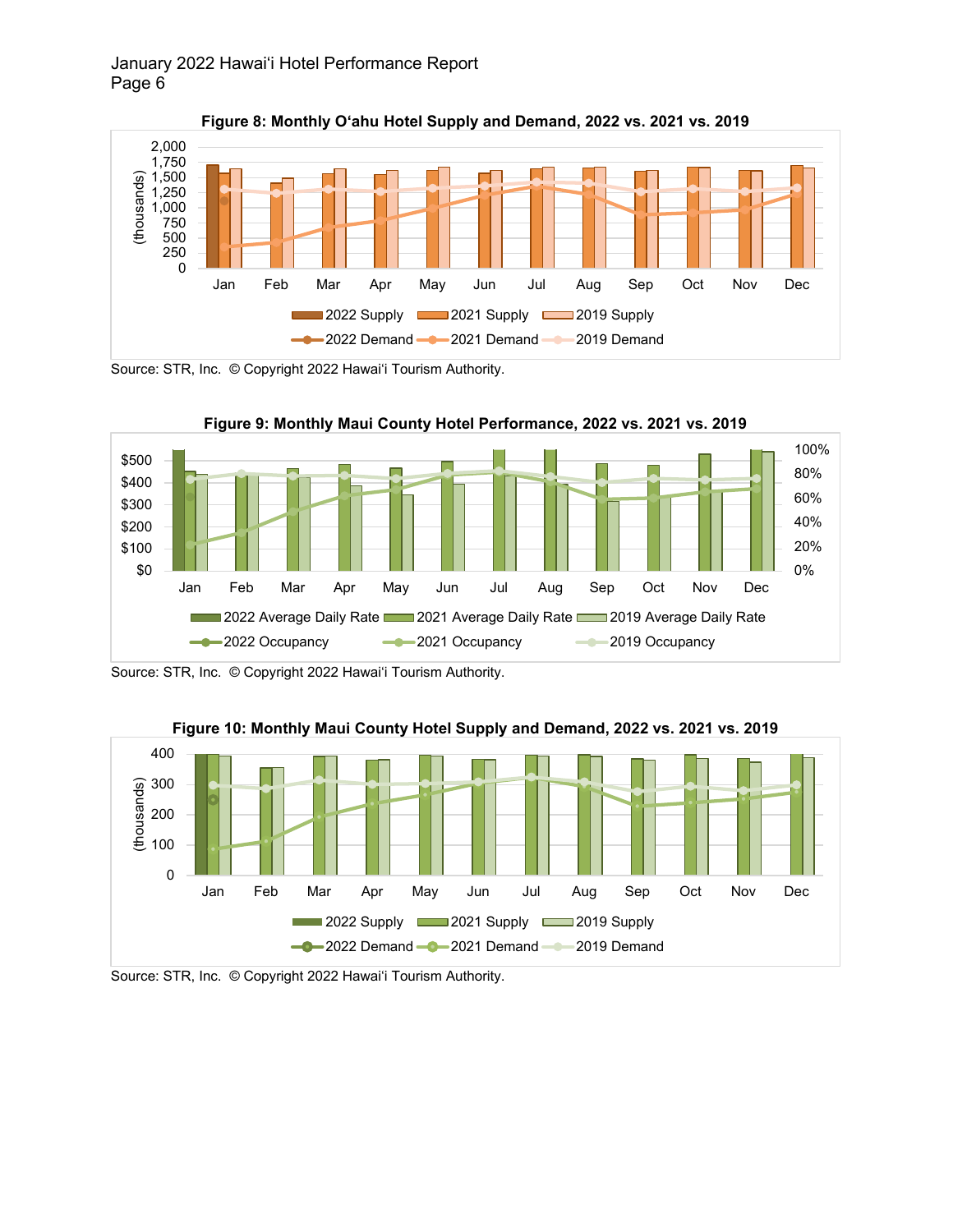



Source: STR, Inc. © Copyright 2022 Hawai'i Tourism Authority.



Source: STR, Inc. © Copyright 2022 Hawai'i Tourism Authority.



**Figure 13: Monthly Kaua'i Hotel Performance, 2022 vs. 2021 vs. 2019**

Source: STR, Inc. © Copyright 2022 Hawai'i Tourism Authority.